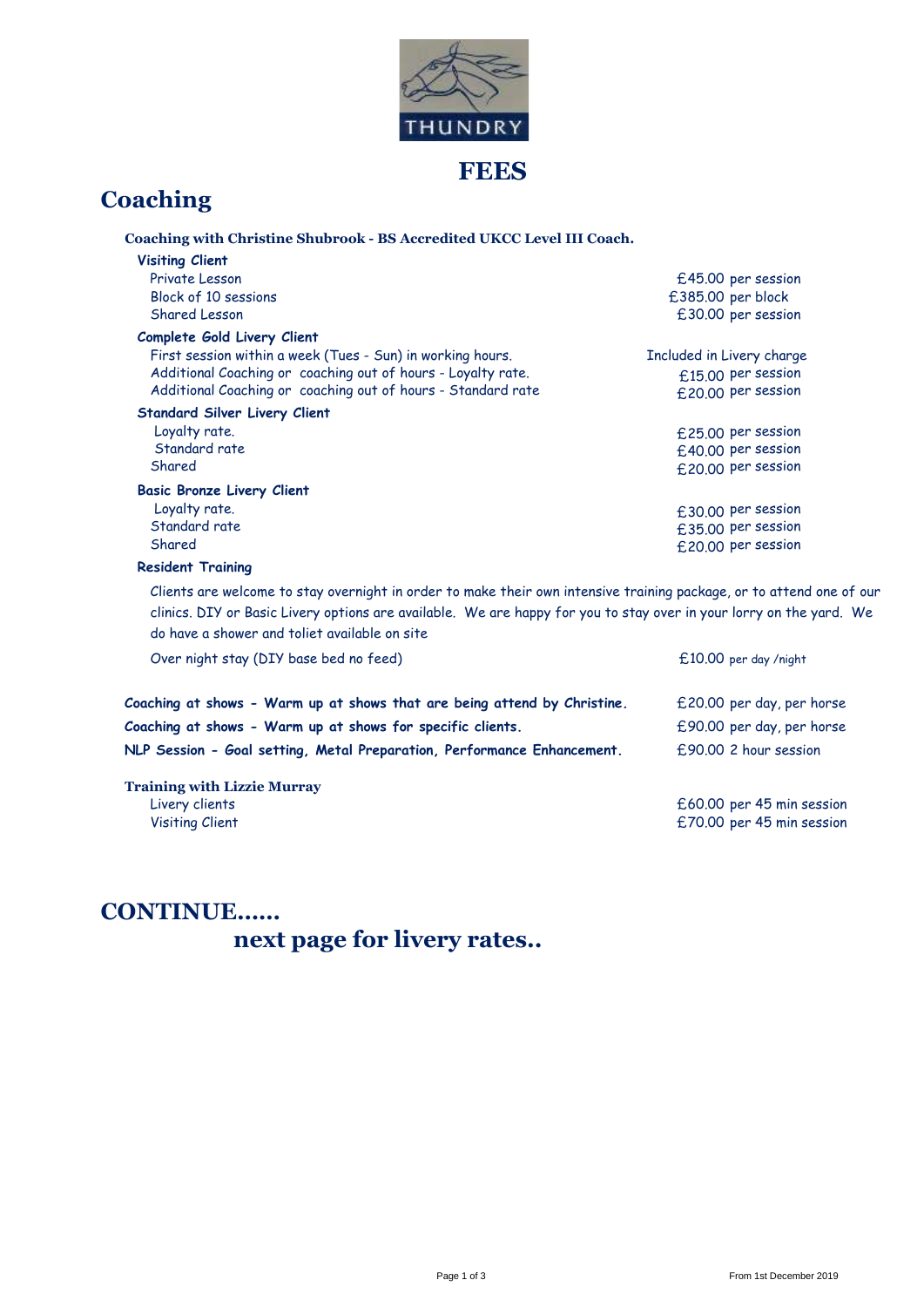

## **Livery**

We offer three grades of livery service. A full comparison can be found on our web site or sent to you on request.

All livery services benefit from;

quality high fibre low starch feed, shavings bed, haylage, six feed times a day, late check, Horsewalker, lunge pen, jump field, indoor school, individual turn out, discounted coaching with resident BS Approved UKCC Level III coach, trailer/lorry parking, shower, tea/coffee, rider lounge, Wi-Fi, alarmed tack room.

We offer a **Loyalty Rate** to our clients that have been with us continually for 9 months or more and agree to a three month notice period.

#### **Complete Gold Livery Service**

Inclusive of; all exercise & turn out, clipping & trimming, daily full groom, bathing, a coaching session, washing horse kit, daily tack cleaning, deep tack cleaning, liaison with vets/physio/farrier, first aid, work management & mentoring, rehab program.

| Loyalty Rate, three months notice - | $£450.00$ per week |
|-------------------------------------|--------------------|
| one months notice -                 | $£465.00$ per week |

#### **Standard Sliver Livery Service**

Inclusive of; turn out, horse walker, 1 ground work session, trimming, daily full groom, bathing, washing horse kit, daily tack cleaning, deep tack cleaning, liaison with vets/phyiso/farrier, routine first aid.

| Loyalty Rate, three months notice - | £420.00 per week |
|-------------------------------------|------------------|
| one months notice -                 | £440.00 per week |

#### **Basic Bronze Livery Service**

Loyalty Rate three months notice - **£390.00** per extending the months notice -Inclusive of; leg stretch via turn out or horsewalker in one half of the day, care on the horses day off (flick off, turn out, horsewalker), 'wipe off' of bridle, daily washing of work boots, appropriate rug changes.

| arry Rate Three months notice - | LOYU. UU PEI WEEK       |
|---------------------------------|-------------------------|
| one months notice -             | <b>£430.00</b> per week |

#### **Additional Service for Bronze & Sliver Livery Clients.**

We offer our Bronze & Sliver Livery clients additional services. We can transfer the horse to Complete Gold Livery to provide cover for a period of a week or more, this will not include clipping.

We ask that these be booked in advance so any additional staff can be allocated.

*Addition Charge to Basic Bronze Livery* 

| Day's cover with exercise (lunging or ridden) - includes full groom, first aid.                | f.45.00         | per day                 |
|------------------------------------------------------------------------------------------------|-----------------|-------------------------|
| Day's cover, no exercise - additional Walker and/or turn out - includes 'flick                 | £35.00          | per day                 |
| off' aroom first aid<br><i>Clipping</i>                                                        | f.65.00         | per clip                |
| Dealing with vet phyiso etc.                                                                   | f.20.00         | per 1 hour or part of.  |
| Additional staff time (e.g. for administering first aid)                                       | £20.00          | per 30 mins or part of. |
| Addition Charge to Standard Silver Livery                                                      |                 |                         |
| Standard Sliver Livery day's cover for exercise (lunging or ridden)                            | f.25.00         | per day                 |
| <i>Clipping</i>                                                                                | £55.00          | per clip                |
| <b>Additional Services.</b>                                                                    |                 |                         |
| Liaison with Vet, Farrier, Physio etc. off site (e.g. accompanying horse to vet for x-<br>ray) | £60.00 per hour |                         |